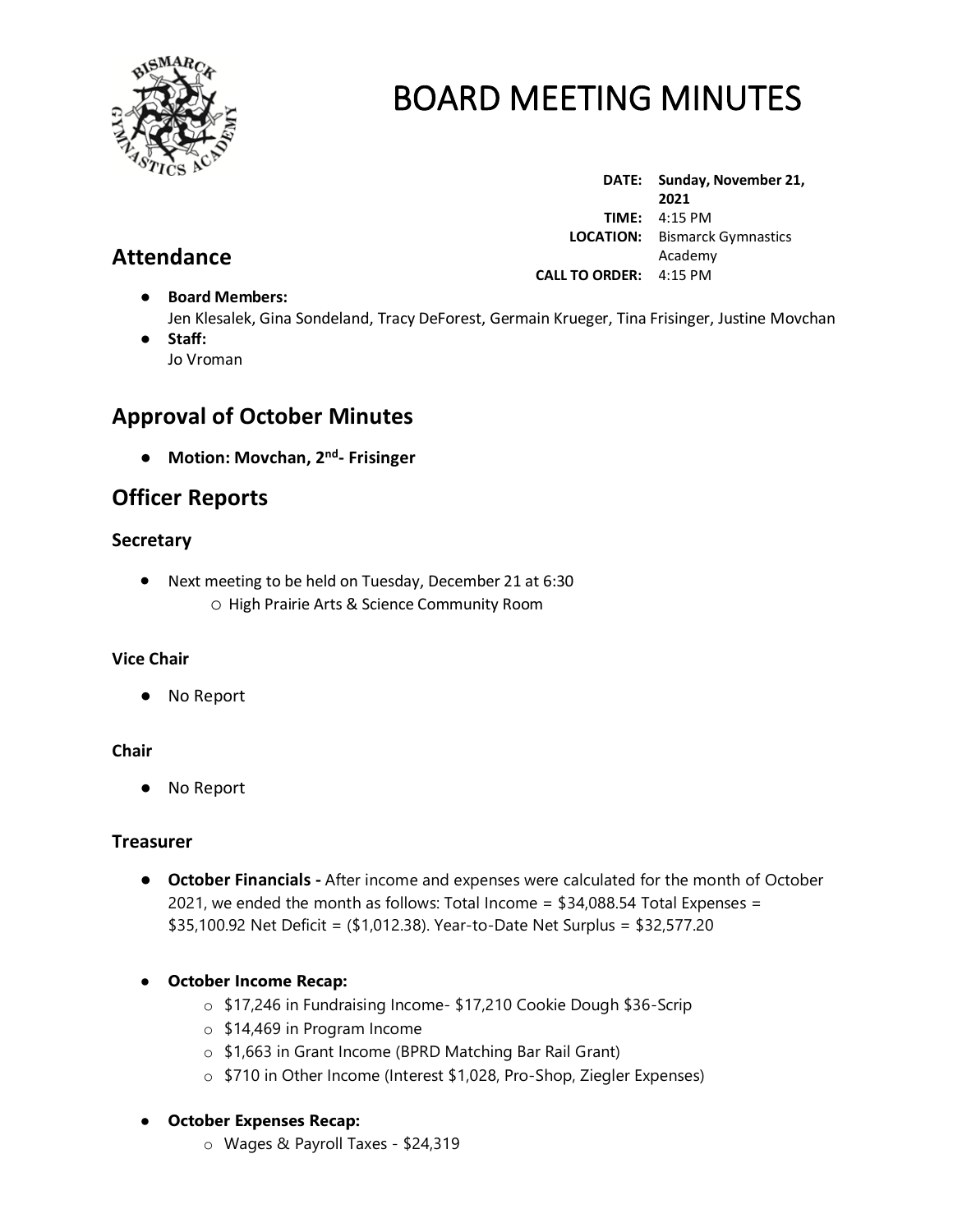

- o Program Expenses- \$6,247 (includes comp uniforms to be reimbursed)
- o Workers Comp & Health Insurance- \$1,286
- o Credit Card & Professional Fees- \$1,695
- o Office Expenses- \$871
- o Other Expenses- \$683 (Pro Shop, General, & Staff Expenses)

In addition, during the month, old outstanding checks were reviewed. It was determined that duplicate checks were written for meet fees (\$1,130) and visa payment (\$156.73). Additional outstanding checks are being reviewed. They include ND USAG meet fees, and coach expense reimbursement. Corrections will be made during November.

● **Motion: Frisinger, 2nd -Klesalek**

### **Business/Program Reports**

### *Competitive Program Report*

Competition Leotards are scheduled to be shipped on November 23. Team pictures will be scheduled upon receipt of leotards.

Signatures from parents of all competitive-level gymnasts were collected ensuring that BGA is compliant with USAG's mandatory Safe-Sport Consent forms.

Starting next week (Monday, November 15) USAG practice times will be adjusted to accommodate the High School team practices. The following schedule will be followed:

Level 6+: Monday-Thursday 3:45-6:15pm – 13 athletes (access to two events Monday, Tuesday, Thursday / access to one event Wednesday) Level 3-5: Monday-Thursday 5:45-8:15pm – 25 athletes (access to three events Monday-Thursday) Pre-Comp: Tuesday/Thursday 6:15-7:45pm – 14 athletes (access to two events Tuesday/Thursday)

This schedule will be followed throughout the High School Gymnastics season which ends February 25, 2022.

### **Optional Levels:**

The Optional level athletes have continued pre-season workouts using their accountability binders. Full routines were started the first week of November. We will travel to Fargo, ND on December 10-12 for our first meet of the year.

### **Compulsory Levels:**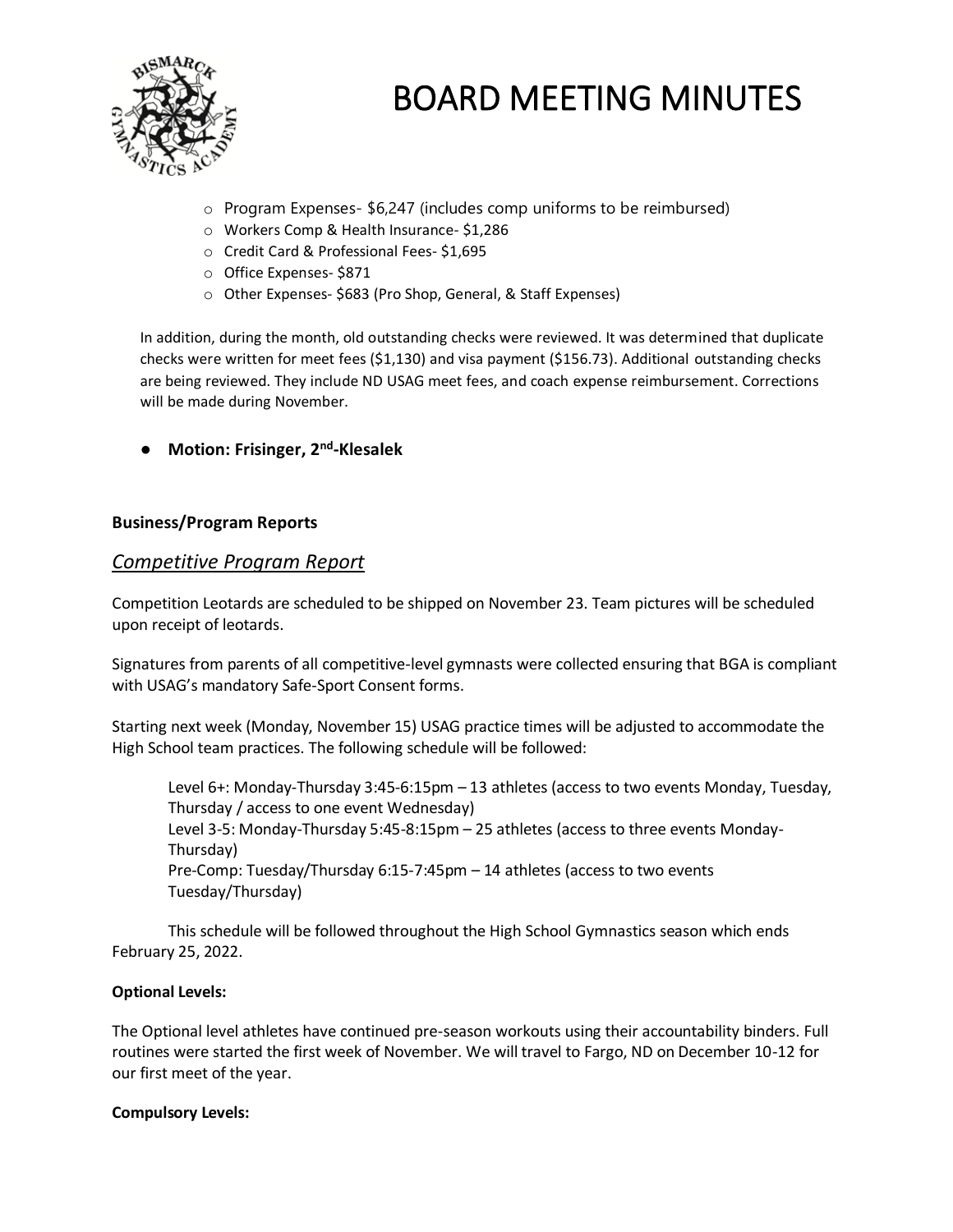

For the month of October, the girls finished up learning routines and started doing some upgrade work. We also are spot fixing different shaping issues by going back to certain drills we used at the beginning of the school year. The girls have been switching between pressure routines (whole group watching) as well as being worked with individually with a coach. We have continually increased our time increments for conditioning and started phasing in sprints for endurance work.

## *Recreational Program Report*

### **High School:**

High School practices will begin Monday, November 15. Their practice schedule will be as follows:

· Monday/Tuesday/Thursday 4:15-6:45 – 33 athletes (access to two events + conditioning rotation / three events) Wednesday 3:45-6:15 – 33 athletes (access to three events)

· I have reached out for an update on our bars system with no luck in solidifying a ship date. Updates will be provided as they are received.

### **Recreation:**

- We have hired 5 new coaches in preparation for our 2021-2022 Session 2. They are shadowing and completing all necessary training and are in compliance with USAG requirements.
- A pre-requisite is now required in order to register for classes. Families will no longer be able to enroll their athlete in a class they have not passed into. This should diminish confusion and frustration for families during open registration.
- Email communication has gone out to membership to further clarify information regarding the evaluation process.
- One on one meetings have been held with recreation staff to touch base on how things are going in the gym and discuss areas of improvement regarding efficiency, appreciation, education, overall job satisfaction.
- The parent survey was sent out in October to families actively enrolled in 2021-2022 Session 1. We received 70 responses with overall positive feedback.
- Open registration for the 2021-2022 Session 2 goes live Tuesday November 16th @ 9am. Communication has been passed along to families via email, Facebook, BGA's website, Instagram, and Twitter.
- We have initiated the "Rookie" class and sent out communication via email and the BGA website to our membership and the public.

### **Show Team:**

We held tryouts at the end of October and have upped our numbers to 14 on gold gems and 15 on black gems. The kids had their first practice after the tryout. The kids are starting a new work out regiment to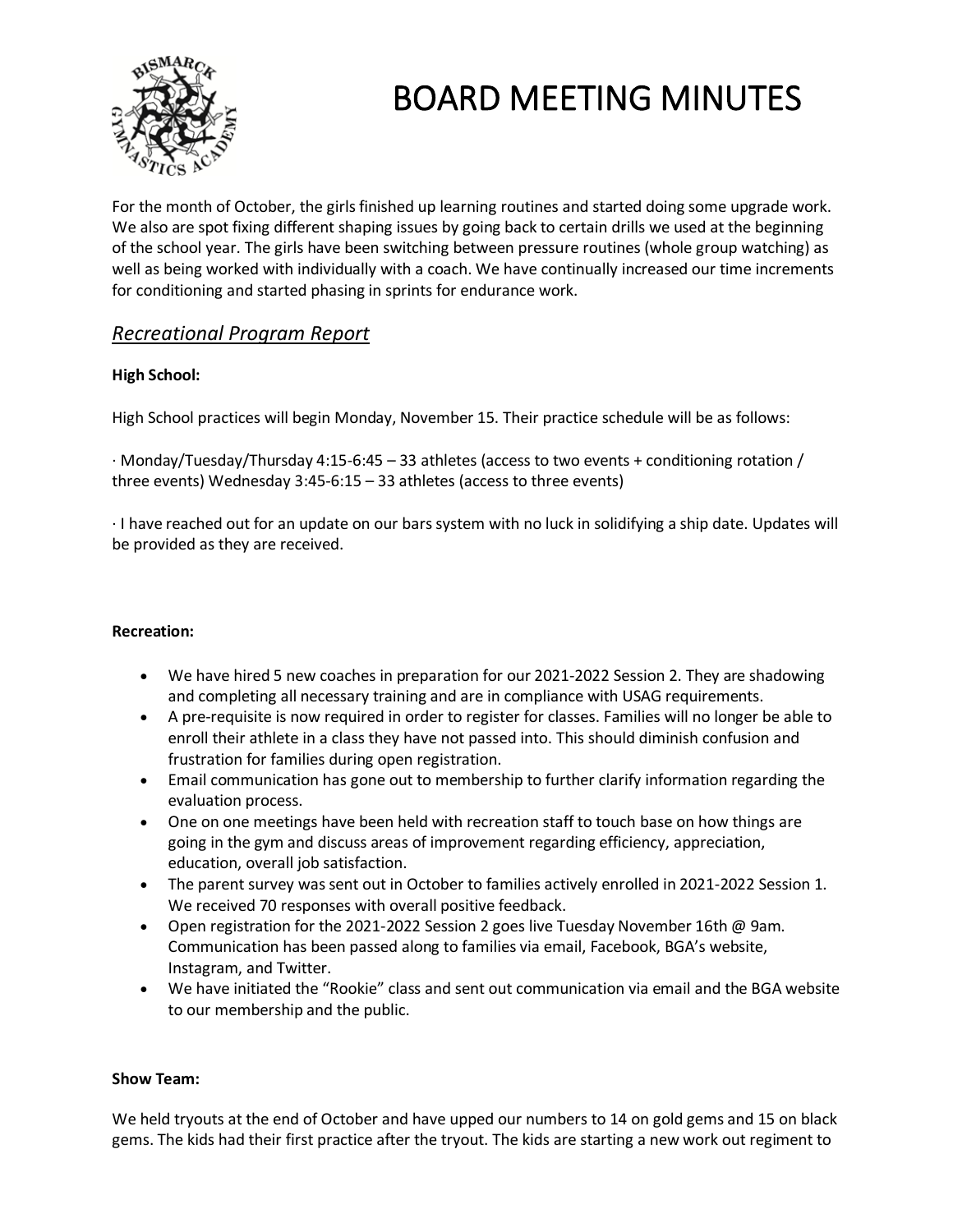

increase lean muscle and speed in order to tumble higher. We continue to work through upgrades and plan to start our next show planning in November.

## **Office:**

**Staffing:** BGA continues to recruit recreational coaching staff. We have posted to all area high schools, Facebook, the BGA website, BSC and University of Mary.

**Covid- 19**: The gym remains open at a level 6 welcoming pre- school/ day care classes, Hit open gym, homeschool classes. All guidelines and phases continue to follow Dept. of Health recommendations.

**Safety Champion:** Jo will attend an online educational webinar on the 16th of this month. She will update as USAG continues to develop this role and assist with implementing any changes necessary. The competitive families have signed all necessary consent forms and BGA remains in compliance with new SafeSport guidelines.

**Annual Meeting:** With the annual meeting approaching on the 21st of this month, the office staff has completed the annual report and has it submitted for approval as of today.

**Social Media**: We have increased our presence to the public by adding and or updating our Instagram and twitter accounts. The office staff have divided the monitoring of each social media account to ensure they are accurate and up to date.

#### **Fundraising/ Business and Community:**

- **Pro-Shop**: The pro-shop has reopened for in person vending of leos, drinks, snacks, and BGA car/ water bottle stickers. The year round online pro-shop is live and available to membership. This has been promoted through Facebook and email.
- **Throwback** Fundraising options are being offered until supplies are depleted.
- **Fundraising University/ Simply Goodness Cookie Dough**: The parent company of Simply Goodness has suspended accepting any new orders through the end of the year due to supply shortages. BGA's order was able to be processed and will be delivered as soon as it is complete. We have received confirmation of a delivery date of November 9th. Membership has been notified via social media and email.
- **Community Outreach:** Jo and Brady attended the Bismarck/ Mandan Chamber EDC Workforce Summit on October 21st. The themes were centered on recruitment and retention of staff.
- **Ziegler**: The in-person meeting schedule had been distributed via the Teams App. Decorations and shout outs have been ordered and a list for concessions has been made.
- **Grants**: We will be seeking a Partner Event Grant made possible by the Bismarck-Mandan Convention and Visitors Bureau this year to offset costs from our Ziegler meet in January.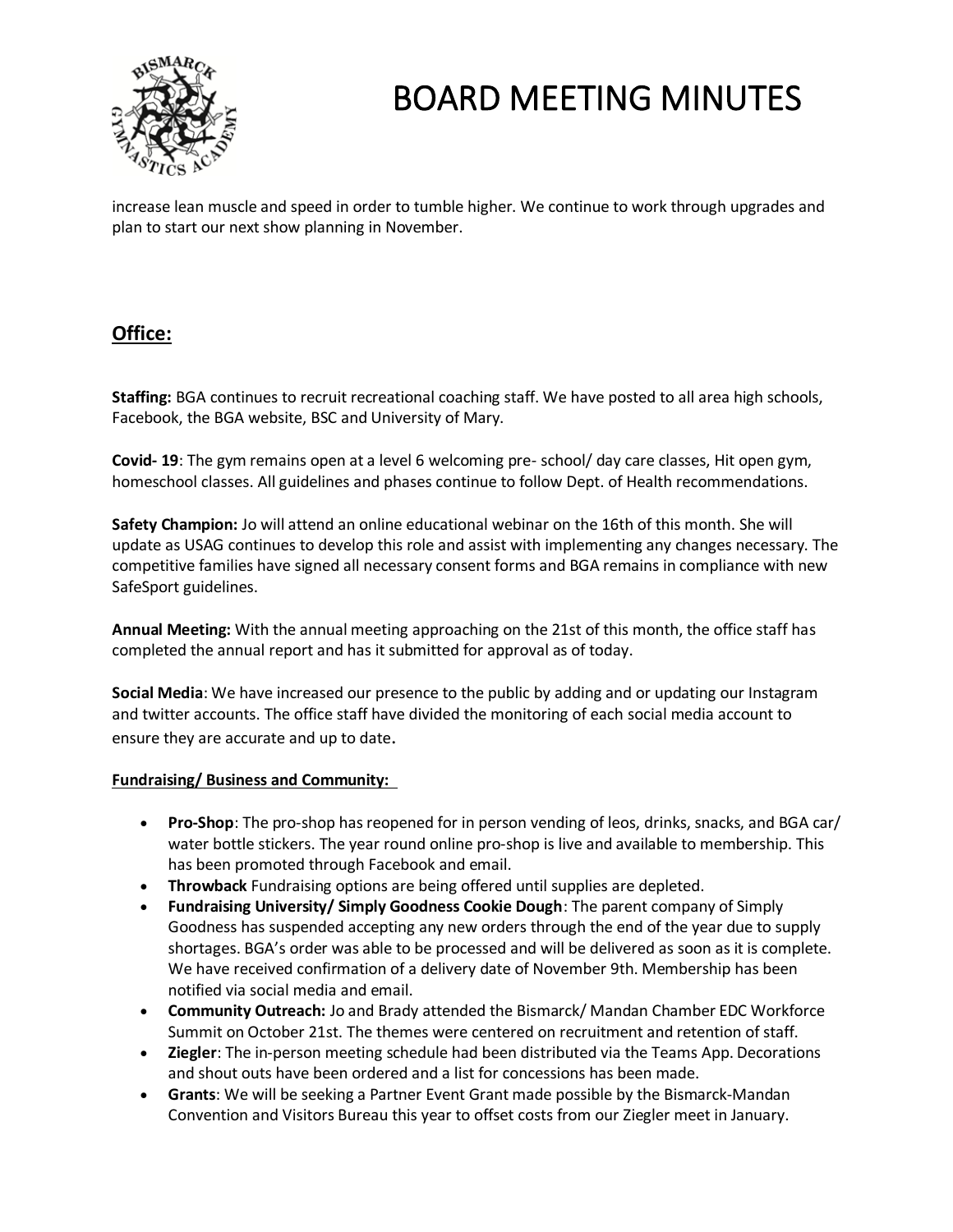

Applications are due in November/ December. Jo is working with our contact from BMCVB on the details of the program and will update the board as necessary.

## **Old Business**

- Annual Meeting
	- o Members will be checked in and the proxy votes will be taken at that time.
	- $\circ$  Notice of meeting and proxy process had been sent out to the active members in advance according to the By-laws
	- o Proxy votes need to be dated no earlier than November 11

## **New Business**

- Record Boards
	- o Boards that we put in the gym with the records of the athletes, most of them are from HS teams
	- $\circ$  Krueger talked with the booster board and they said it would need to go through the schools to get them updated and up on the wall in the gym
		- Brady will be in contact with the district
- PPP Funding Plan
	- o With the PPP funding we received a total of \$106,000
		- Without these funds, BGA would have had a loss of \$17,594 during the shut down and all the operating expenses
	- o There is excess funds that did not get used, discussion on how we would like to utilize the remainder of the funds.
		- Sondeland talked with the staff and the feedback received was as follows:
			- Purchasing new equipment, repairing our current equipment, reserving the funds for future expansion or wages
			- There is concern with utilizing the funds for wages as those numbers would have to be sustainable in the future years.
			- Utilizing the funds to purchase Ninja equipment to get a boys program started up would open up income for Rec in the future, but discussion about space also came up as we struggle now with the space we have.
			- Board suggested that the staff bring forward the equipment that they would like to see get replaced in level priority, along with the cost by the December board meeting